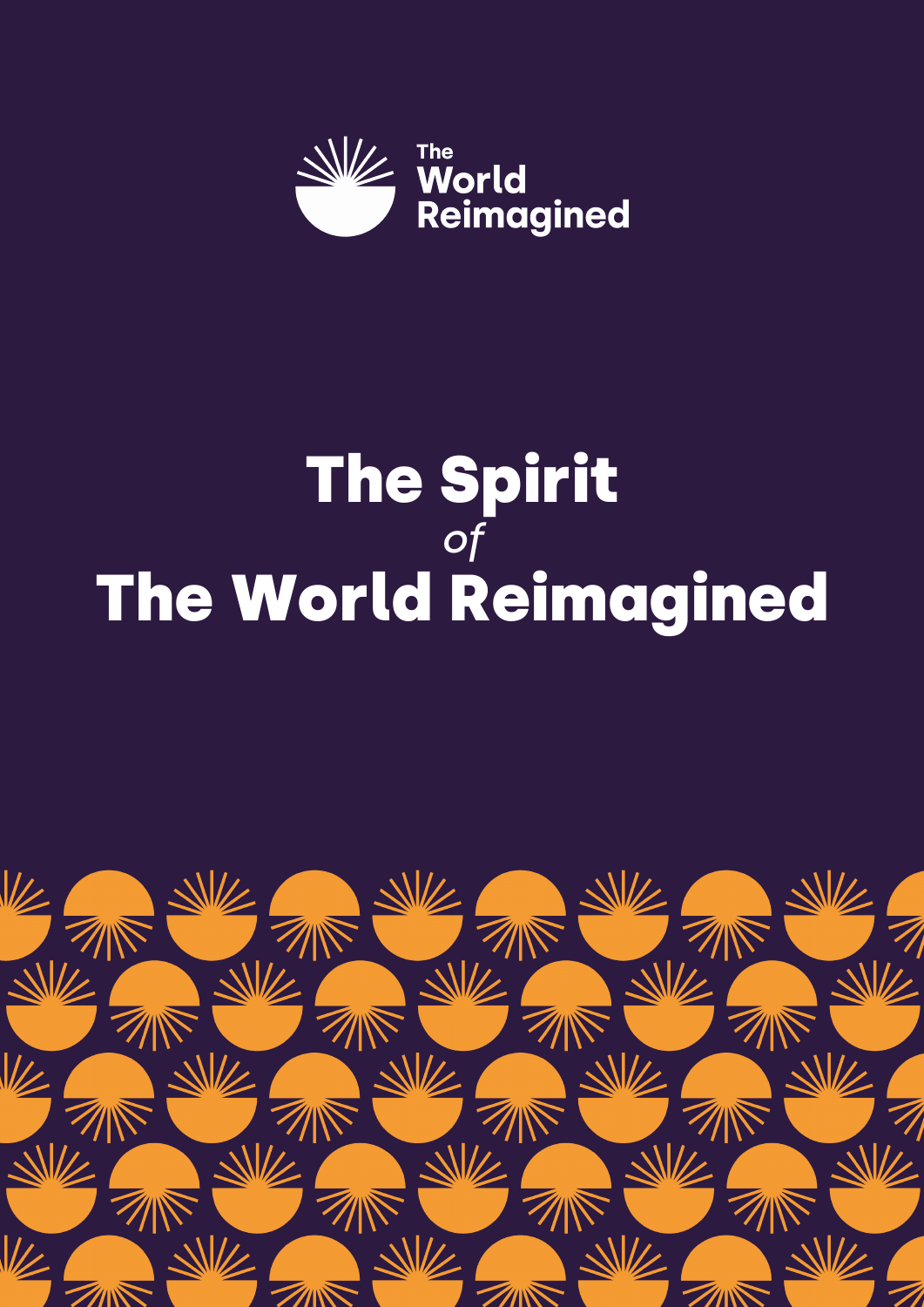



**The World Reimagined is committed to that essential idea that we should build a society in which every person, with their own hopes and dreams, is equally valuable and precious.**

**Racial injustice and racism is not preordained fate. We can choose, in our decisions and** actions every day, to be ambitious for a society and a country that speaks to the best of its **people - our generosity; compassion and decency.**

We believe we can build a Britain in which racial justice is a reality, but if we're going to do so, **we have to recognise a fundamental truth:**

**What we understand about the world, drives who we are, what we do, and how we treat each other every day.**

**As a society, we don't have a good understanding of our shared history.**

**The Transatlantic Trade in Enslaved Africans and all of its consequences, is a good example of that. Its history has been untold, unheard, mis-taught or misrepresented. In the UK, we rightly celebrate with pride the Trade's abolition - but the people who were enslaved and their descendants; Britain's role in the Trade's creation; and the devastating legacy is usually missing from how history is told.**

#### **It's not "Black History" - it's all of our history.**

**Not speaking the truth about our shared history prevents us from properly acknowledging one another and limits our ability to make racial equality a reality.**

**We believe that the UK at its best is strong enough, good enough, decent enough to have that conversation. We believe that to acknowledge the complexity and sometimes challenging nature of our history is necessary. Revisiting the past is an essential reframing for our future. It doesn't diminish who we are we, but in its courage enhances our collective identity.**

If we're going to make racial justice a reality for all, it calls on people of every colour, creed **and culture, to courageously face our history with honesty, empathy and grace.**

**Together, we're building The World Reimagined as a vibrant project that will help us better understand - and build a deeper sense of pride in - what it means to be British.**

**It begins with facing, considering and processing our shared history together. If we do that, we have the opportunity to truly see each other and to acknowledge the pain; to honour those who lived; to celebrate those that inspire; to become comfortable with the complexity of our history; and to act from love, compassion and respect for one another.**

Because our future is what we choose to make it. So let us reimagine what is possible and make it a future worthy of the best in us, where every person can say: I am seen.